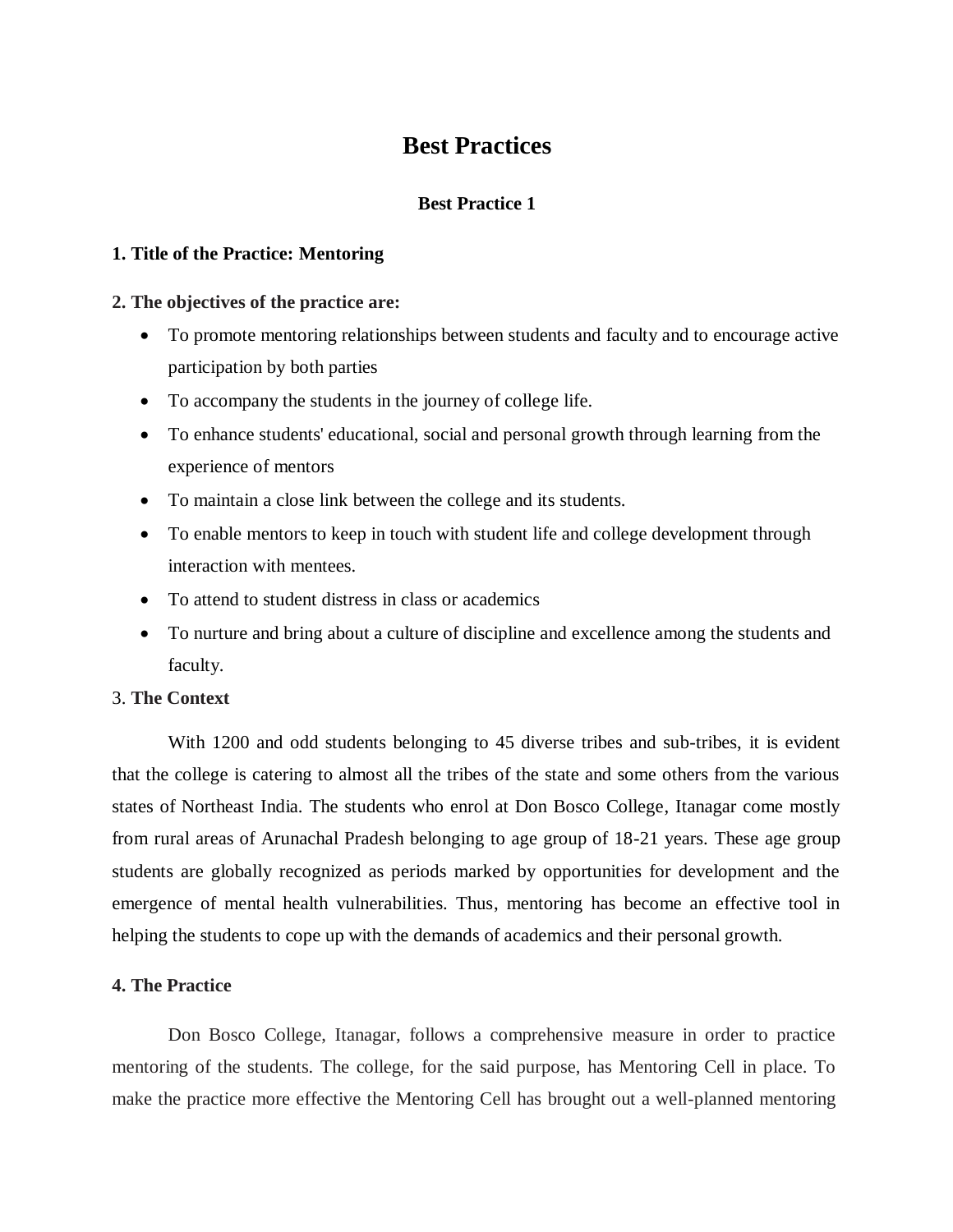manual which helps in the process of mentoring. The Mentoring Cell has devised a mechanism which is as given below:

**a. Division of Mentor and Mentee:** Mentoring Cell takes charge of division and distribution of the students of the college to each faculty of the college. Students of I<sup>st</sup>, III<sup>rd</sup> and V<sup>th</sup> semesters are equally distributed to each faculty. The mentor-mentee list is given to each faculty and displayed on students' notice boards and circulated in each class WhatsApp Groups. The mentor accompanies the mentee all through the three years of college. However, those mentees who choose a different department are assigned to the concerned department faculty.

**b. Common Meeting of Mentor with the Assigned Mentees:** The Mentoring Cell provides a common day for meeting for all the mentors to meet the mentees. The date of meeting is circulated to students and faculty. On the assigned day the mentor meets all the mentees and discusses with them the importance and significance of mentoring in college. The mentor then helps the mentees to fill up the mentoring manual which is kept with the mentor for reference and to check the progress of the mentee.

**c. Personal Meeting between Mentor and Mentee:** Personal meeting between mentor and mentee is done through the mentor who makes appointment with the mentee and follows them up. Each mentee has to meet the mentor at least three times each semester. During mentoring the mentor discusses areas of interests of the mentee, academic performance both past and present, set short term and long-term goals, attendance in the college, assess and guide through the internal assessment and university exams, help register their self-image. The mentor also reflects with the mentee on relationship, aspirations, peer pressure and other issues which the mentee raises.

**d. Follow up by the Mentoring Cell Coordinators:** The Mentoring Cell Coordinators follow up each mentor and takes stock of the progress of the practice of mentoring.

**e. Mentoring Manual Lockers:** Each mentor is provided with a locker with key to keep all the manuals of the mentees assigned to him/her. This is so to give privacy and have confidentiality in the process of mentoring.

#### 5. **Evidence of Success**

The clearly noticeable attitudinal change among the students is not only evidence of success but most rewarding. The College has managed to integrate the students as Bosconians.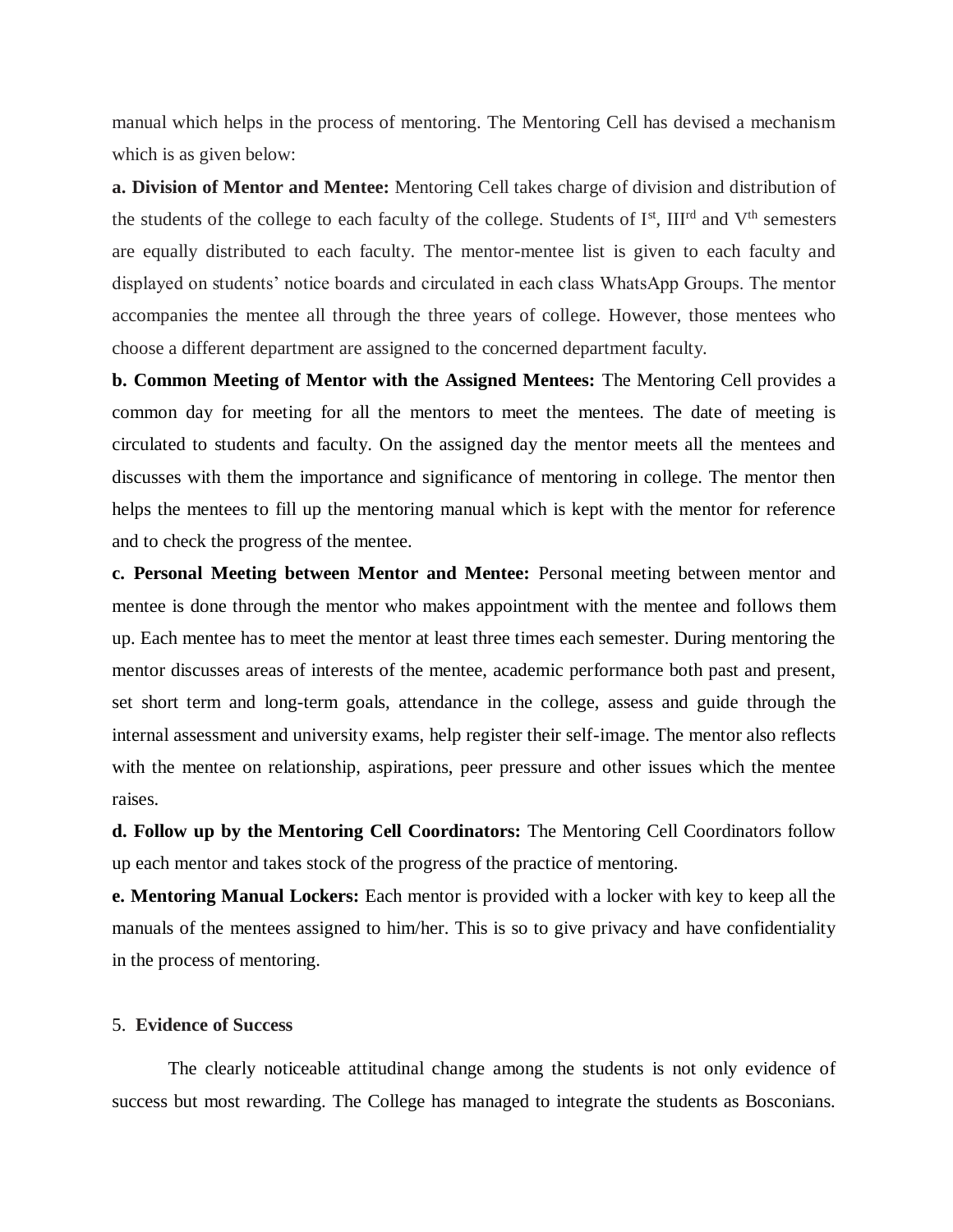We have succeeded in creating an institution where human values, academics and personal growth of each student are integrated. It is evident from the impact made in the areas of academic performance, discipline, participation and involvement of students in various clubs, movements and cells of the college. The college as a whole and the students in particular have taken this aspect seriously. This has brought about a qualitative change and will create people who are intellectually alert, morally upright, religiously oriented, socially conscious, culturally distinct and nationally integrated.

#### 6. **Problems Encountered and Resources Required**

This college undoubtedly had its constrictions and challenges on its way as it is not easy to bring down the barriers between students-teacher relationships. Over the years with conscious efforts through several programmes, study, and involvement of students and teachers we have created an atmosphere of healthy relationship, integration, solidarity, co-existence and proexistence among the students in this college.

With the increase of the number of students we have become financially viable as far as the running of the institution is concerned. However, lack of infrastructure is another humongous challenge.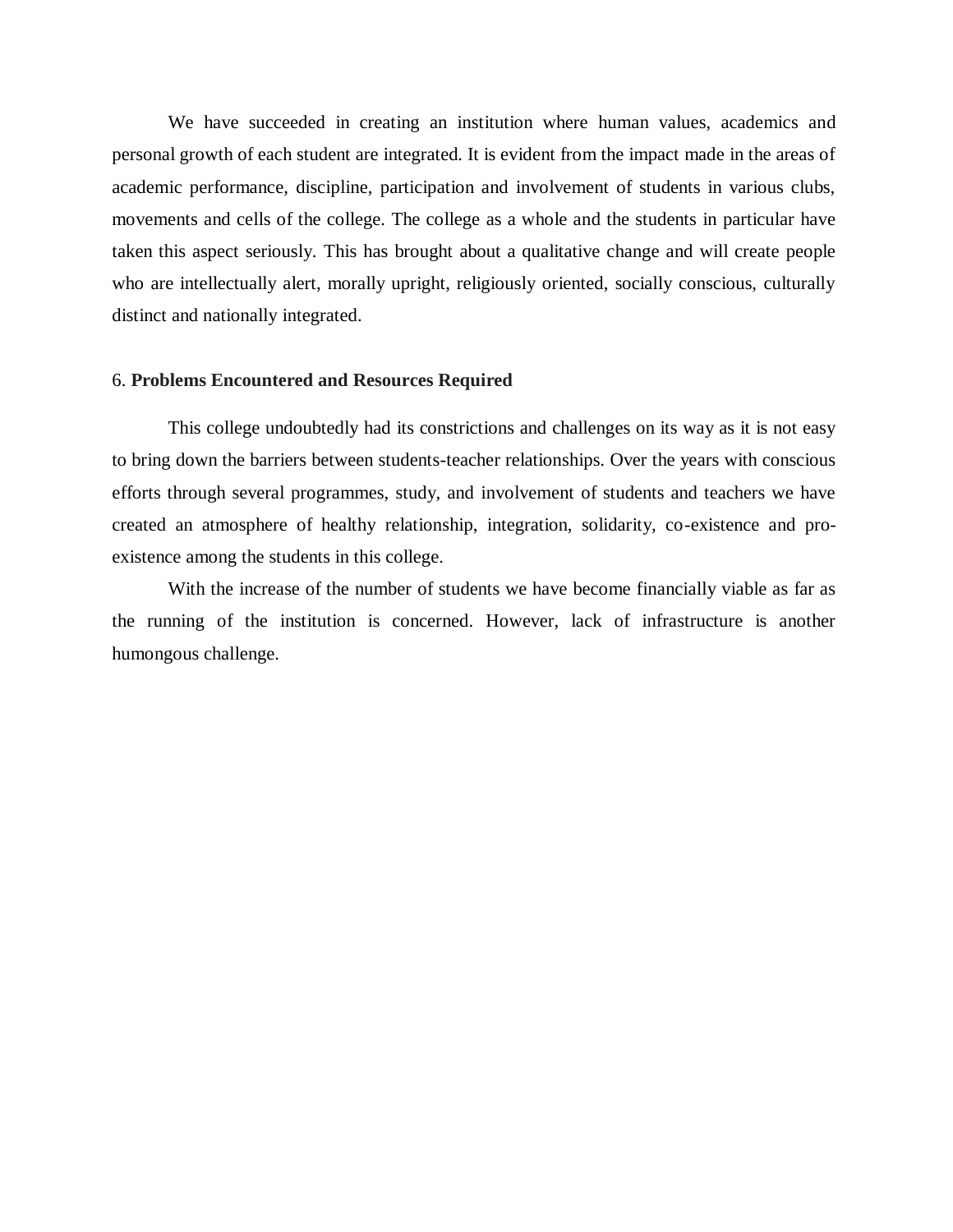## **Best Practice 2**

## **1. Title of the Practice: Clubs and Cells**

#### **2. Objectives of the Practice:**

The practice aims at achieving the following objectives:

- To participate in developing the college students and in forming their personality with balance and integrity.
- To develop the talents of the students and improve their capabilities and assist them in acquiring useful knowledge and experience.
- To get the students accustomed to participating in social activities, to develop brotherly relations among them, and to develop a harmonious relationship based on mutual respect among themselves and their professors.
- To provide students with means of comfort, convenience and assurance.
- To associate students with their society and to enforce their feeling of belonging to their country and their nation.

#### **3. Context**

In today's world of information technology, the impact is felt strongly with the coming of mobile phones among the students, some positive but mostly hampering the growth of the youth. Appreciating the importance hobby activities play and its role in bringing up young students, the college clubs have been formed with a view to promote the cultural, sporting, social and artistic activities of the college. The clubs in the College collaborate through various committees with the various Faculties in supervising the extra-curricular activities. Besides the mandatory cells the college has twelve clubs which were formed keeping in mind the growing need.

#### **4. The Practice:**

All the clubs, cells and movements comprise of two Assistant Professors as Coordinator and Assistant Coordinator and eight students function as executive members with portfolios such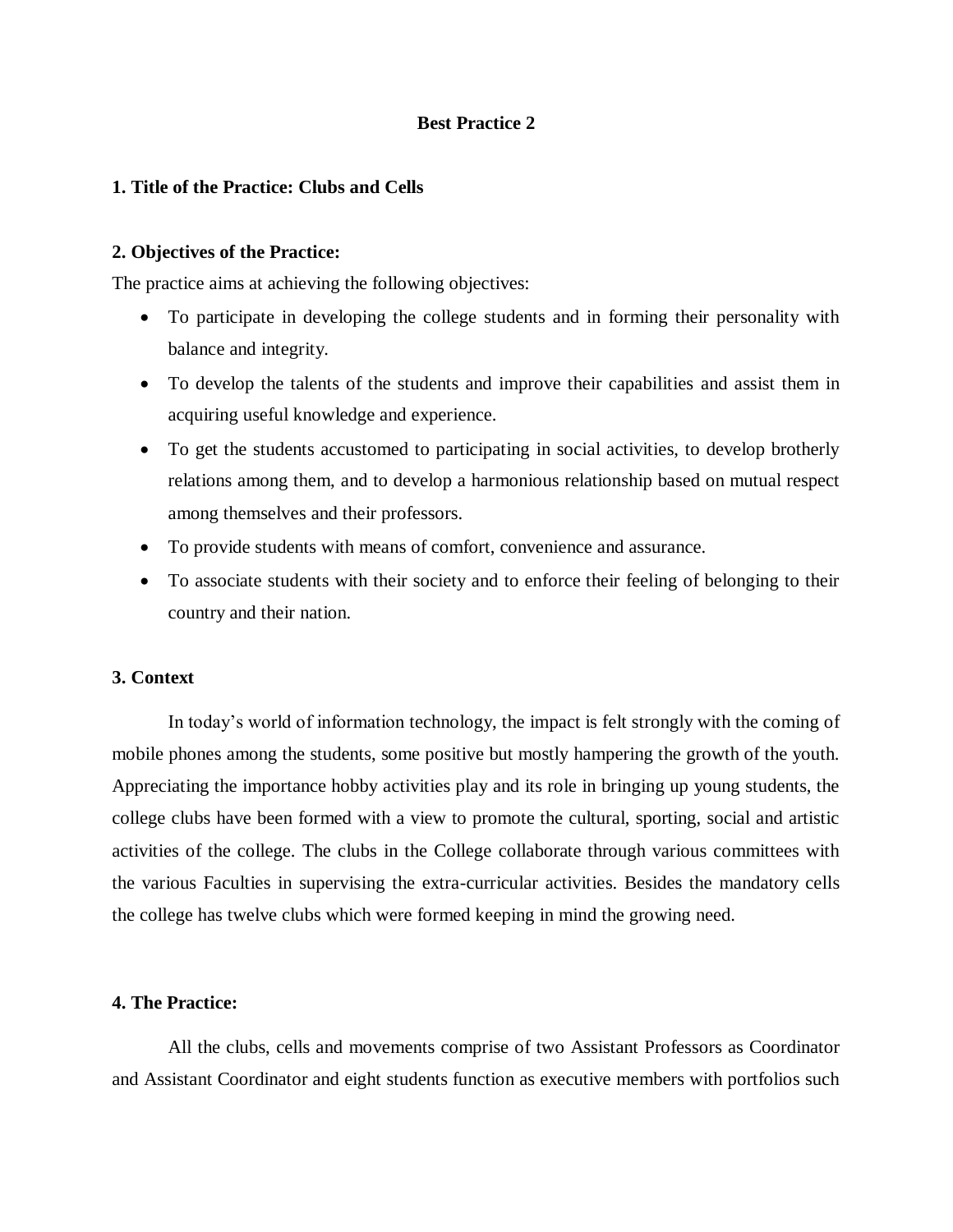as President, Vice President and core members. The coordinators disseminate information to the executive members and they perform their responsibilities with the help of club or movement members. Every student of the college is expected to join at least two clubs or movements. The purpose is to decentralize the responsibilities and allow students take up active role in their holistic growth and carry out social responsibilities.

Each club in the beginning of the academic session brings out an annual action plan where the coordinators and student executive members through a meeting deliberate and make the plan. The plan is then given to the principal for approval which is then reflected in the college calendar. All the clubs carry out various activities according to the plans.

The three **NSS** units of the college, with 300 volunteers equally represented by boys and girls, participate in social service, blood donation, awareness camps and other events. The **NCC** Unit of SD/SW Army wing with 34 cadets emphasizes on social services, discipline and adventure training. The **Women's Cell** addresses and monitors any harassment or grievances of the female students and employees within and outside the college campus. The **Discipline Committee** comprises of teachers and students with the objective of helping the students follow the rules and regulations laid down by the college.

The **Eco Club** promotes participation of students, learning about and improving their immediate environment. The **Sports Club** strives to impart quality education through sports and healthy lifestyle. The **Red Ribbon Club** equips the students with correct information on HIV/AIDS prevention, care, support and treatment as peer educators and increase voluntary blood donation. The **Art Club** through the medium of art engages in art activities and reaches out to others through art. The **Cultural Club** preserves and instills the rich cultural values, customs and traditions of the land by taking charge of all the cultural events. **Bosco Youth Care** animates the youth of North East especially Arunachal Pradesh. **Good Samaritan Club** a welfare body of students reaches out to people twice a month. The **Literary Club**, under the Department of English, looks after the literary events and the college magazine. The **Media Club** documents every event in the college and promotes filming and photography skills.

#### **5. Evidence of Success**

The ambience of the campus speaks volumes of the evidence of success. All the students being members of one club or the other keep themselves occupied. The clubs have been